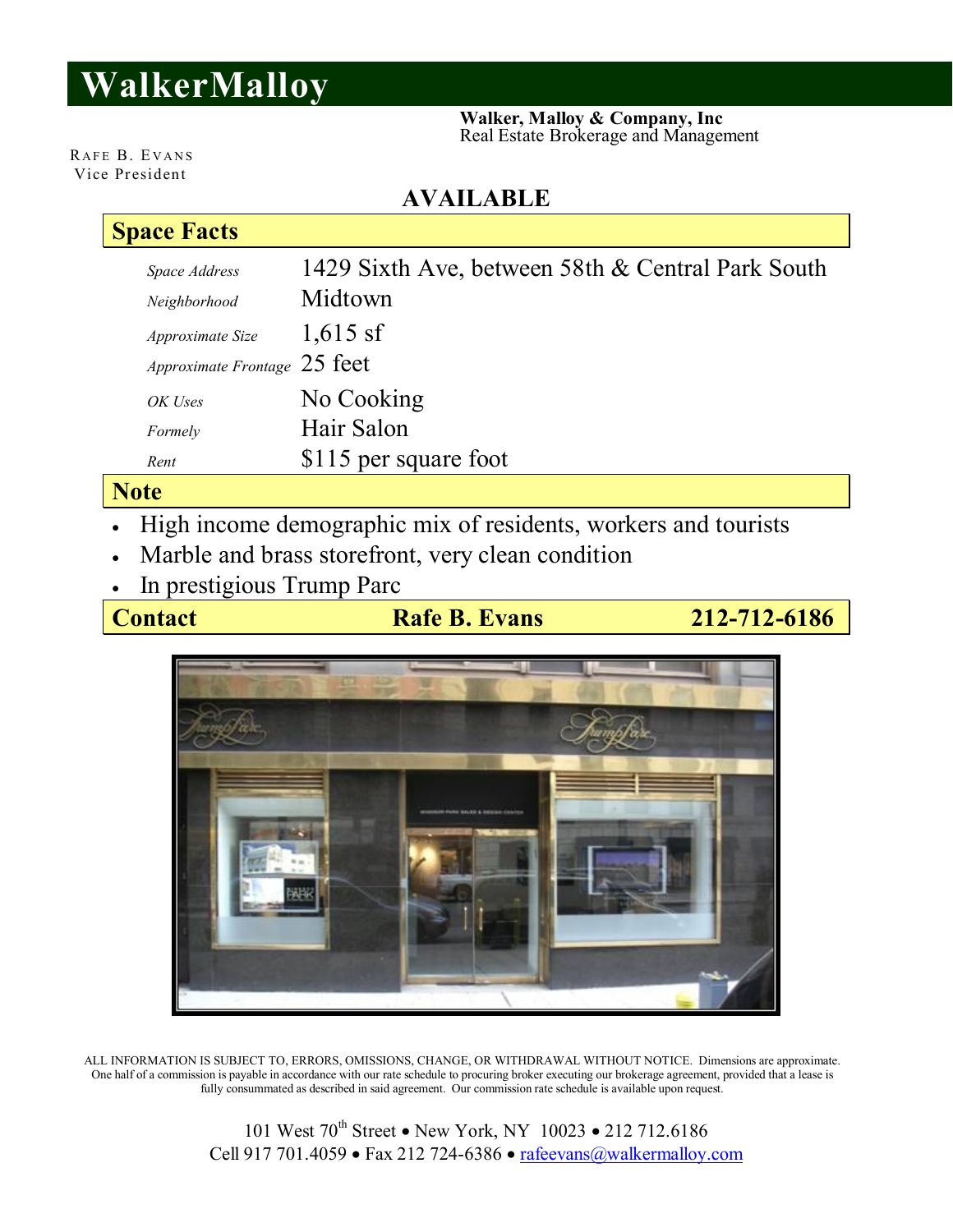## WALKER, MALLOY & COMPANY, INC. Page 2

| ◀ Central Park South ▶                             |  |                                             |                    |  |  |
|----------------------------------------------------|--|---------------------------------------------|--------------------|--|--|
| <b>Whiskey Bar</b>                                 |  | <b>Ritz Carlton Hotel &amp; Restaurants</b> |                    |  |  |
| Roberto Bezjan Salon                               |  |                                             |                    |  |  |
| <b>Jewelry</b>                                     |  | <b>Rock N Roll Deli</b>                     |                    |  |  |
| <b>AVAILABLE</b>                                   |  | <b>Art Gallery</b>                          |                    |  |  |
|                                                    |  | <b>Photo Center</b>                         |                    |  |  |
| <b>Antiques</b>                                    |  | Mitsoa Luggage                              | <b>Steak House</b> |  |  |
| West $58^{\text{th}}$ Street $\blacktriangleright$ |  |                                             |                    |  |  |
| <b>Windsor Chemists</b>                            |  | <b>Electronics Park</b>                     |                    |  |  |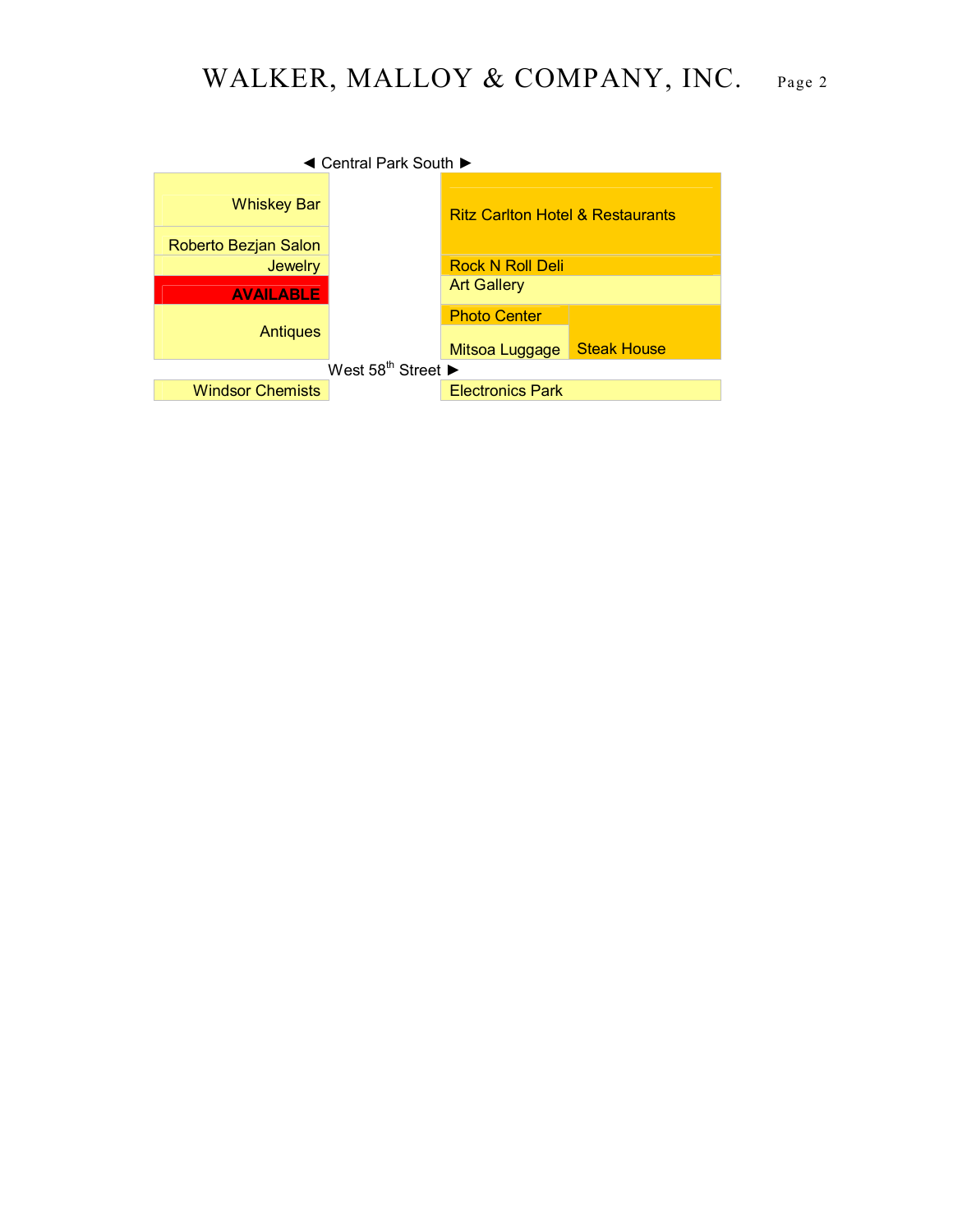